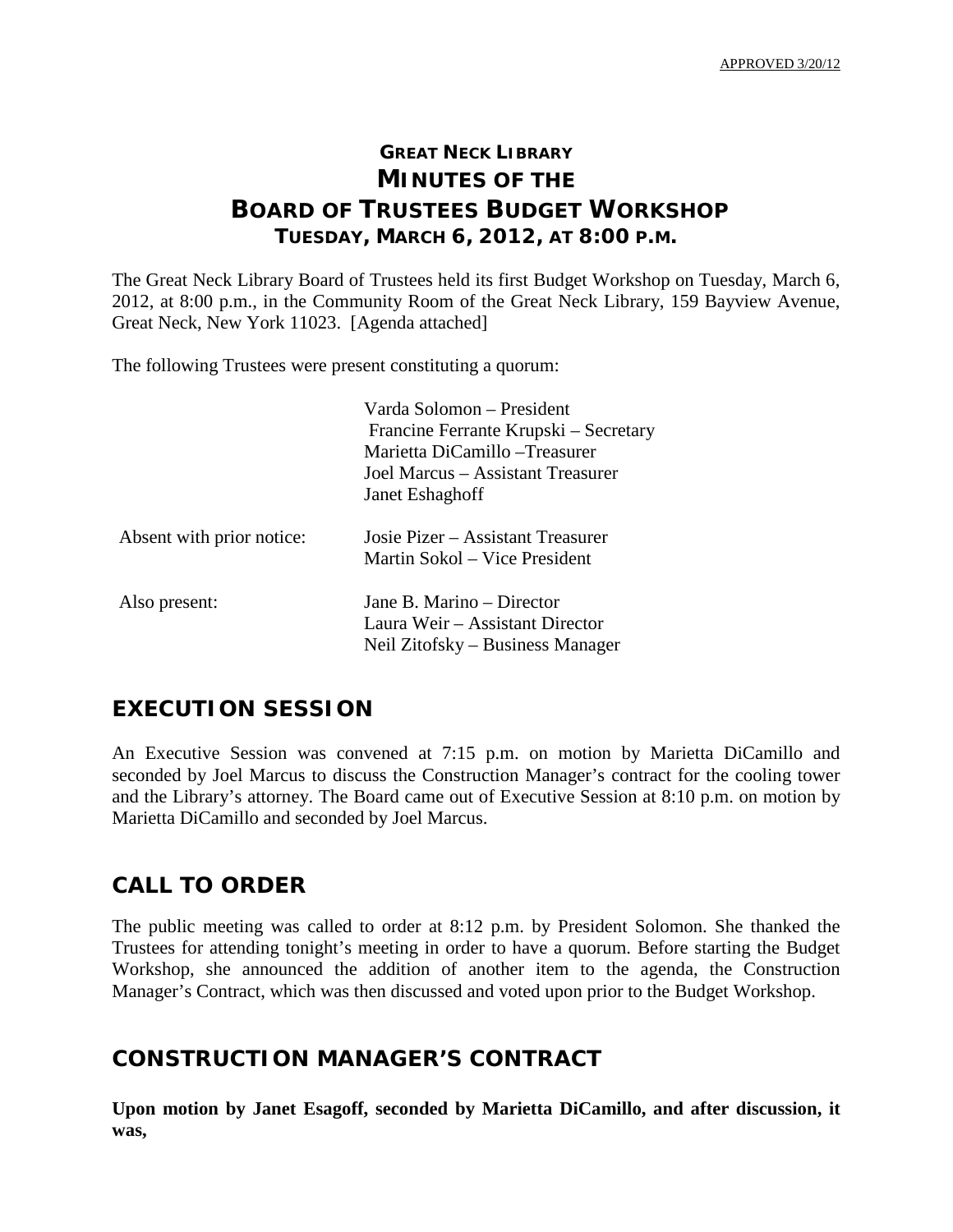**RESOLVED,** that the Board of Trustees of the Great Neck Library authorize an amount not to exceed \$117,200 for the purpose of installing a new cooling tower for the Main Library, including all electrical, plumbing, demolition, construction and project management. This money is to be taken from the Main Building and Special Services Fund;

\_\_\_\_\_\_\_\_\_\_\_\_\_\_\_\_\_\_\_\_\_\_\_\_\_\_\_\_\_\_\_\_\_\_\_\_\_\_\_\_\_\_\_\_\_\_\_\_\_\_\_\_\_\_\_\_\_\_

It is further resolved that the Great Neck Library Board of Trustees authorize the Director to enter into and execute a contract with Power Cooling Inc. for the purpose of furnishing and installing a cooling tower at the Great Neck Library Main Building;

The Director is additionally authorized to pre-order the tower through the vendor.

President Solomon explained that Park East Construction had agreed to oversee the installation of the cooling tower for 7% of the overall cost for the project or \$15,000, whichever is less, based upon an original estimate of \$350,000. Subsequently, Park East solicited bids that came in lower than what was anticipated resulting in a lower fee for the company, and they felt they could not oversee the project for the reduced amount so they quit. HVAC, Inc., the construction company that was chosen to supply and install the cooling tower, was unwilling to do the project without Park East.

Therefore, the Library Board then met and reviewed the other bids that were submitted to Park East and recommended that Power Cooling Incorporated, the next fair bidder, be hired to replace HVAC, Inc. Power Cooling will use their own project manager therefore eliminating the need for the Library to hire an outside project manager. Although their estimate is \$7,200 higher, it includes the services of their project manager.

Public Comment: Ralene Adler, Marianna Wohlgemuth

**VOTE:** Yes – 5 (DiCamillo, Esagoff, Marcus, Ferrante Krupski, Solomon) *MOTION CARRIED UNANIMOUSLY* 

# **BUDGET DISCUSSION**

The Business Manager had prepared two proposed budgets – one for twelve months and the other for six months if the Board should decide to move to a fiscal year starting in July as opposed to the standard practice of a January to December fiscal year.

Trustee DiCamillo stated that she was leaning in the direction of changing the fiscal year to begin in July, which would be beneficial for the Library. The Library would be able to coordinate with the Retirement System to do its financial forecast for retirement, as well as when the money is received from the School District.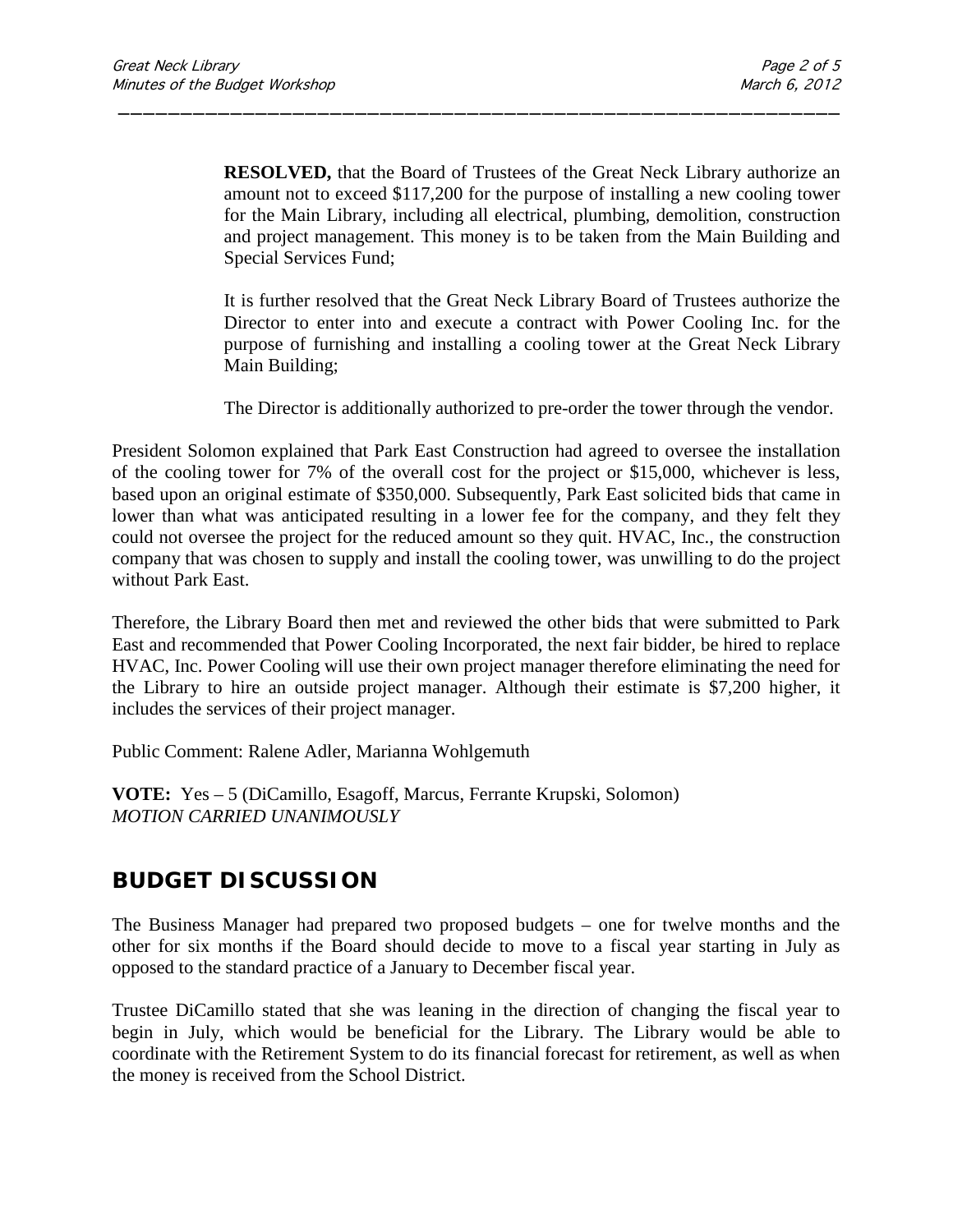The Director had spoken to the auditors regarding the feasibility of changing the fiscal year. She has also looked at the IRS forms and instructions but they were not clear. Until more information becomes available, the Board decided to work with the twelve-month January to December proposed budget.

\_\_\_\_\_\_\_\_\_\_\_\_\_\_\_\_\_\_\_\_\_\_\_\_\_\_\_\_\_\_\_\_\_\_\_\_\_\_\_\_\_\_\_\_\_\_\_\_\_\_\_\_\_\_\_\_\_\_

The first draft of this budget shows a decrease of \$24,500 in revenues from \$8,416,000 to \$8,391,500. Expenditures increase by \$120,000 from \$8,416,000 to \$8,536,000 resulting in a \$144,500 deficit. This shortfall would have to be made up either by increase taxation or further cuts in the budget.

Mr. Zitofsky reviewed the proposed budget highlighting the lines that had significant changes from the previous budget.

Interest income was down by 50% to reflect realistic interest rates.

The miscellaneous line was cut.

Trustee DiCamillo asked if the numbers presented were audited to which the Business Manager replied in the negative. The auditors will be returning next week to complete their audit. Trustee DiCamillo requested a copy of the draft audit prior to the next budget workshop on March 20.

Salaries – numbers in the 2013 column are current 2012 salaries at the 2011 rates [negotiations are still ongoing]. All vacancies were eliminated from this budget. The budget for substitute staff was reduced from 5% to 3%. The Assistant Director and Business Manager were removed from the Sunday rotation as persons in charge and replaced by the senior librarians working on those Sundays. The Director will be meeting on Monday with the persons-in-charge to make sure there is coverage.

Retirement System – based on the information received from the State, the Library's contribution will be about \$700,000 in 2013. The Business Manager has already received the final rates for 2013 from the State Retirement System and he is awaiting the completion of salary negotiations to make that final calculation. If salaries go down, the Library's contribution to the Retirement System would also go down. Treasurer DiCamillo asked him to put the numbers together for the next meeting.

Social Security, MTA Tax and Workers' Compensation – are percentages of the salaries. Senator Martins is co-sponsoring a bill which, if passed, will exempt libraries from the MTA Tax.

Health Insurance – based on estimates from the State, it will most likely be a 12% increase over the 2012 actual cost. Mr. Zitofsky pointed out that in order to bring the health insurance costs down, the State had used a reserve fund to subsidize it. Last year the reserve fund was pretty tapped out and subsidy may not be available for a couple of years. Mr. Zitofsky was asked to forward a copy of the health insurance spreadsheet to the Trustees.

Library Materials – the two major expenses were \$22,500 for Express Books and \$20,000 for NLS Service Fee. Discussion on the latter ensued. There were about five libraries including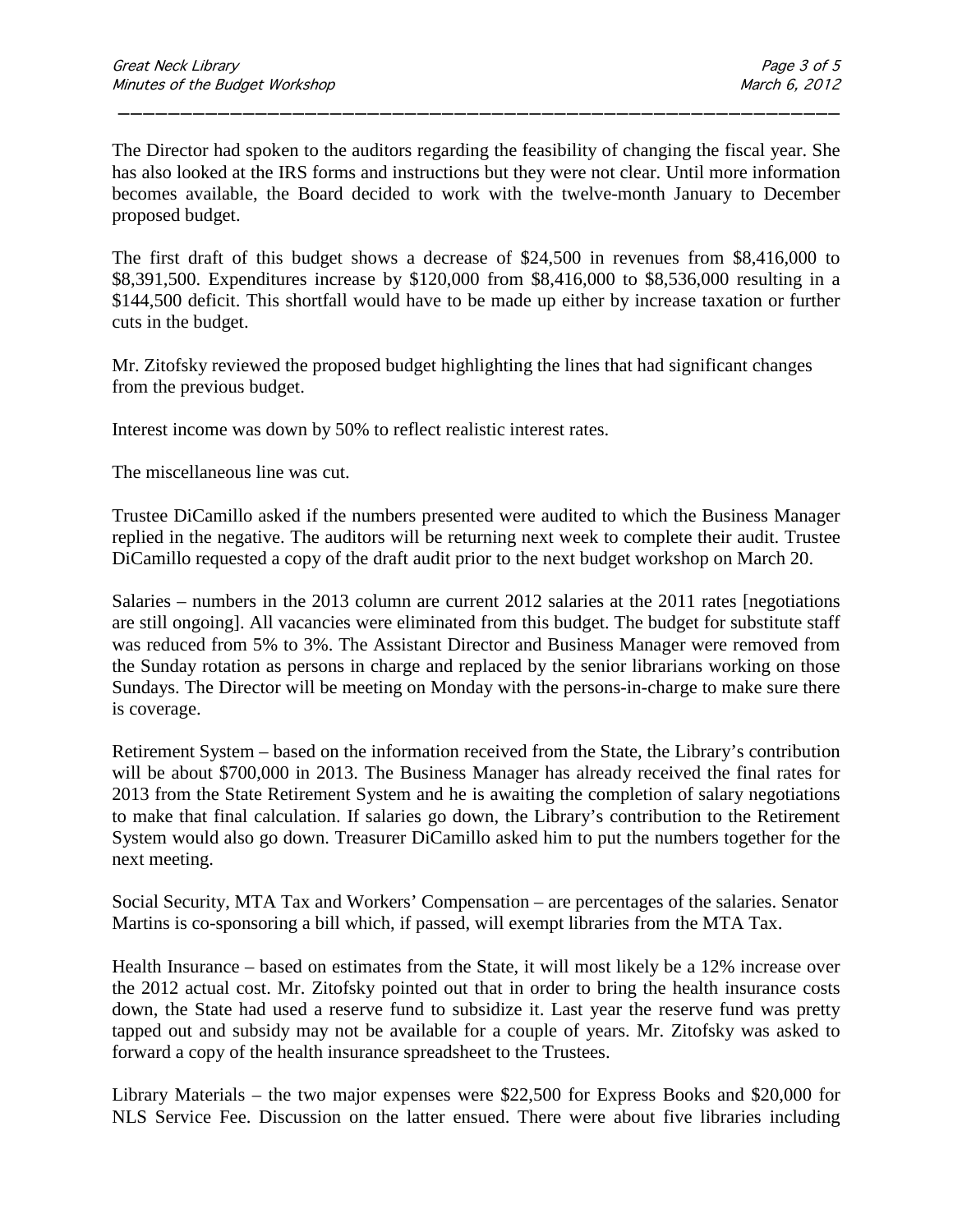Great Neck that voted against the new fee structure. Great Neck will be paying the old rate in July 2012 but at this time it is unknown what sanctions, if any, will be imposed by NLS. Further discussion on NLS Service Fee was deferred to when the entire Board is present. Trustee DiCamillo asked for the NLS Fee Schedule to be redistributed to the entire Board.

\_\_\_\_\_\_\_\_\_\_\_\_\_\_\_\_\_\_\_\_\_\_\_\_\_\_\_\_\_\_\_\_\_\_\_\_\_\_\_\_\_\_\_\_\_\_\_\_\_\_\_\_\_\_\_\_\_\_

Computer Supplies – cost and usage of ink cartridges are increasing. It was proposed and agreed upon to increase the price for printing from the public printers from ten cents to fifteen cents per page. This will be done in the form of a Board resolution at a future Board meeting. Trustee DiCamillo asked for a breakout of the ink cartridges for staff and public printers to see the expenditure for each, as well as the Cassie report for the year. Ms. Marino was not sure that it could be broken out but she will discuss this with the Computer Department.

Newsletter  $\&$  Printing – the Director proposed that the mailing of the newsletter be eliminated and have copies available in house and in places e.g. the Atria, Village Halls, resulting in savings of \$2,600 per issue for postage. Emailing the newsletter will also be explored. The Director will find out what is required in the form of technology.

Sewer Tax – Ms. Marino had a conversation with Tom Leak, Business Manager at the Water Pollution Control District. All non-profits pay their sewer taxes based on the Water Pollution Control District's capital expenditures which were dramatically increased due to the mandated upgrade to their systems. Rates will never go back to the 2010 rate but they will level off by 2014. Mr. Leak promised to have the schedule available in the next few weeks.

Station Branch – Mr. Zitofsky was asked to double check to see if Station Branch lease increase was 4.1% or 3%.

Fines – proposed the doubling of fines for overdue books from ten cents to twenty cents for adult books and from five to ten cents for children's books. A resolution with this proposal will be brought before the Board for its consideration.

The Business Manager was asked to re-evaluate the following lines of the proposed budget which could be potentially problematic:

- Interest on Savings
- Vending Machine Commission (need to be more conservative and on target)
- Copy Machine & Computer Printout Fees

Other alternates will be discussed at the Finance Committee Meeting.

Trustee DiCamillo reviewed the items that the Director needs to look into:

- Obtain audited numbers for the next meeting
- Provide Retirement rates with the breakdown
- Forward Trustees spreadsheet on health insurance costs
- Provide subtotal for the pension costs